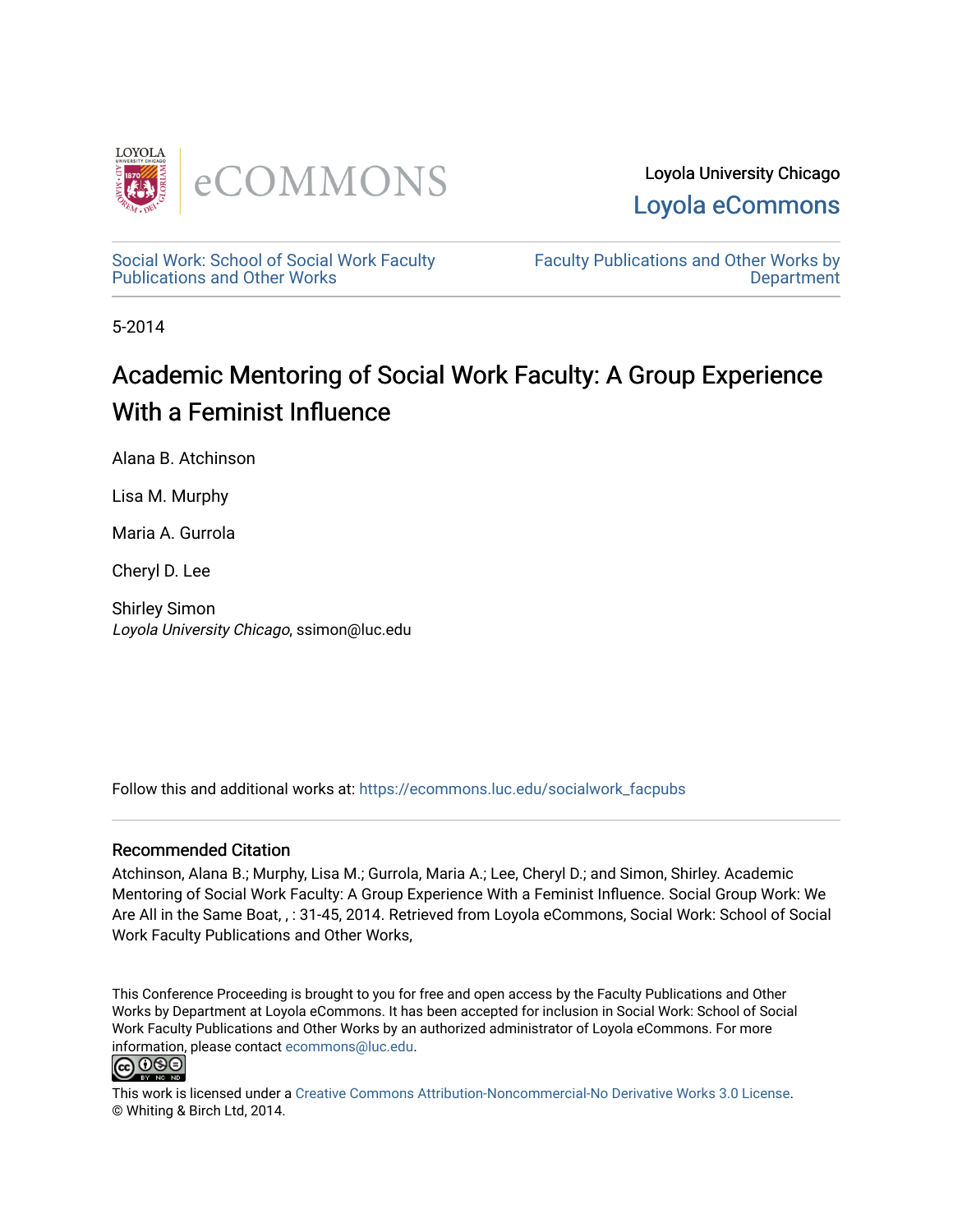Proceedings of the XXXIII International Symposium on Social Work with Groups Long Beach, California, USA, June 2-5, 2011

# **Social Group Worl\::**

# **We are all in the same boat**

*Edited* **by** 

**Cheryl D. Lee** 

**w&b** 

**MMXIV**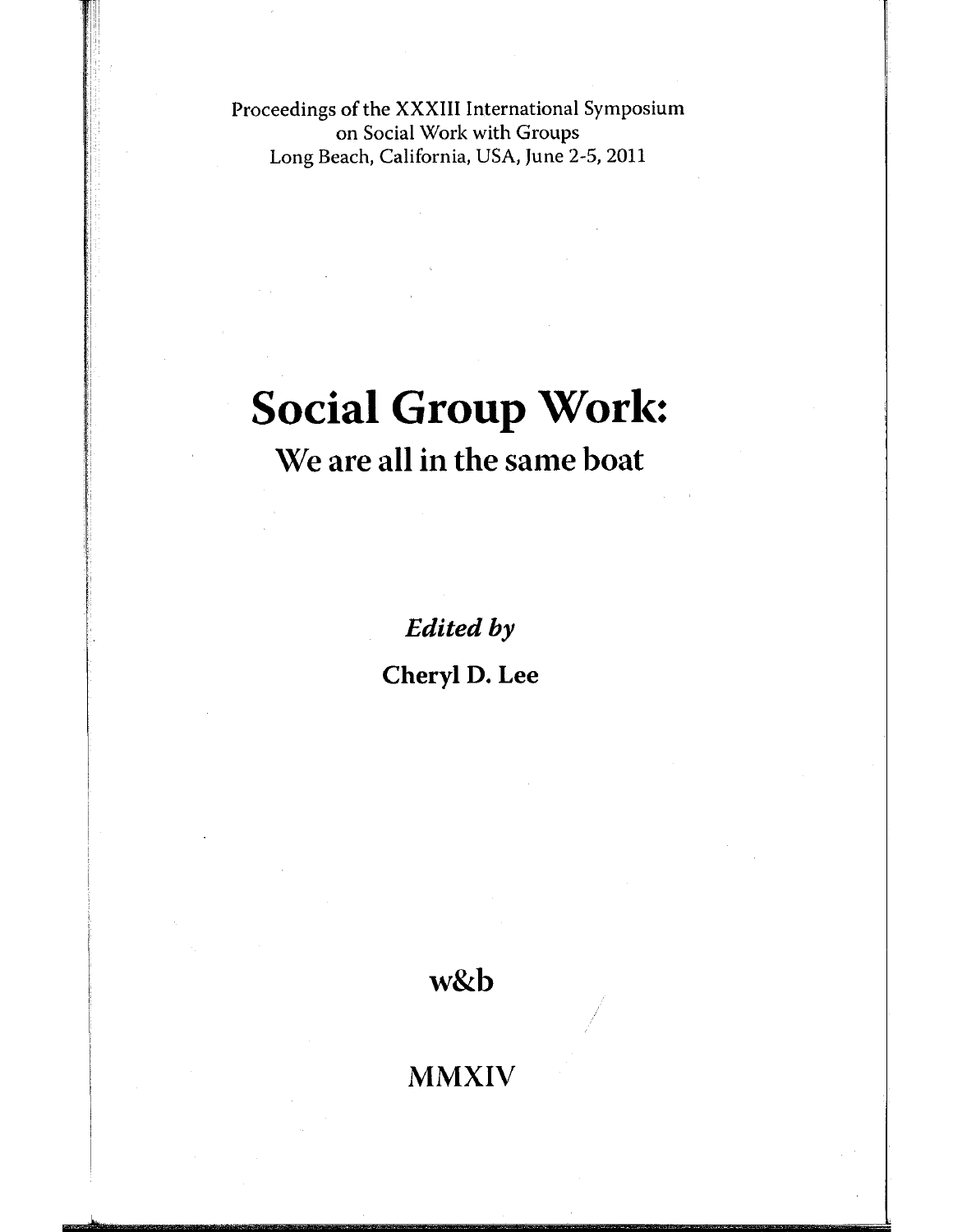# **4 Academic mentoring of social work faculty:**

# **A group experience with a feminist influence**

#### **Alana B. Atchinson, Lisa M. Murphy, Maria A. Gurrola, Cheryl D. Lee, and Shirley R. Simon**

*Abstract: Using theory and principles of group process, and influenced by feminist theory of co-mentoring, a group of social work educators met monthly in a telephone mediated support group. The purpose of the group was to offer support to faculty involved in the tenure process in the areas of teaching, scholarship, and service. This paper offers an analysis of this experience. Suggestions for improved mentoring of social work faculty will be explored and areas for further research will be identified.* 

*Keywords: mentoring, telephone mediated groups, social work faculty* 

# **Introduction**

The start of a new tenure-track faculty member's career can be a stressful time filled with job insecurities and questions about expectations. As the number of tenure-track faculty appointments has declined and new hires are held to increasingly higher standards of productivity, the sense of vulnerability on the part of new faculty has intensified (Finkelstein, 2003; Graubard, 2001). Mentoring can help new faculty succeed in academic life. The mentor-protégé relationship has been a subject of discussion and research in both the business and academic worlds for many years. Although the meritoring relationship may be an especially important tool for academic success for new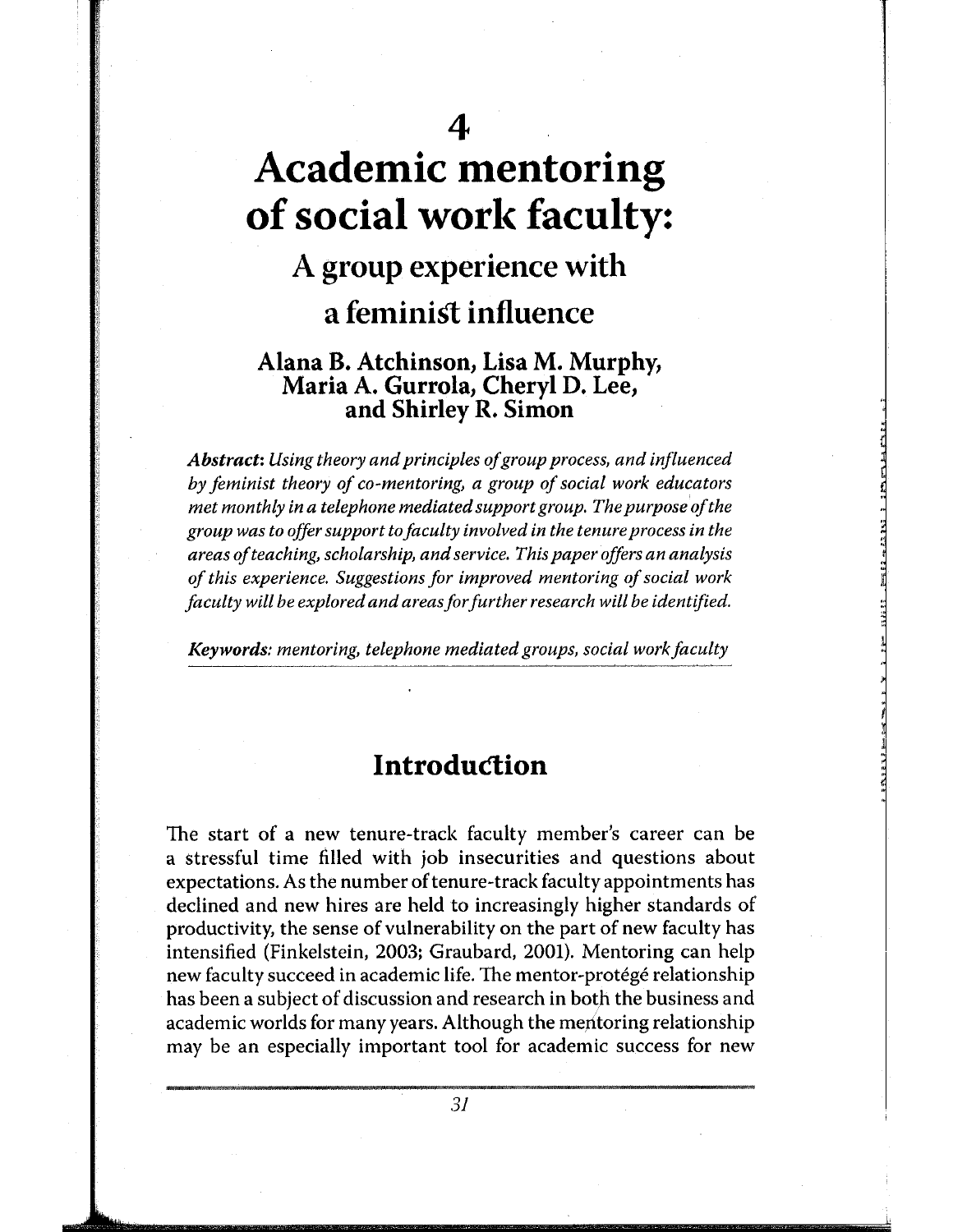#### *Alana B. Atchinson, LisaM. Murphy, Maria* A. *Gurrola, Cheryl D. Lee, Shirley R. Simon*

social work faculty, discipline specific research exploring mentoring of junior faculty has been scant. This lack is evidenced not only in research journals but also in primary professional publications. For example, there was no entry for "mentor" in either the *Social Work Dictionary,* 3rd edition (1995), or the *Encyclopedia of Social Work,*  19th edition (1995). A more recent entry in the *Encyclopedia of Social Work with Groups* addresses mentoring but is not specifically about junior faculty in an academic environment (Lee & Montiel, 2009). Additionally, the few studies that specifically explore mentoring of *new* social work faculty focus exclusively on individual mentoring relationships (Wilson, Pereira, & Valentine, 2002).

Using theory and principles of group process, and influenced by feminist theory of co-mentoring (McGuire & Reger, 2003), a group of social work educators, four untenured and two tenured, met monthly, via telephone conference calls, to support the work of individual members and the group as a whole. This paper offers an analysis of this experience. Suggestions for improved mentoring of social work faculty are explored, and areas for further research are identified.

### **Review of literature**

#### **Women in academics**

The field of academia has changed over recent decades as the number of women taking tenure track positions in universities grows; however, despite the increased presence of women on campuses, a disproportionate number of men continue to hold the majority of both high ranking administrative and full-time tenure track positions (Bakian & Sullivan, 2010). While men are more likely to hold full-time positions in research, women are commonly found as part-time faculty focused on teaching (Hart, 2011; Carr, 2001). This division is especially troublesome, as statistics show that in the last decade similar number of PhDs were awarded to men and women (Cantor, 2010). It is important to note that while the total number of PhDs awarded was split nearly evenly between men and women, when examining the individual numbers by field, gender division reflected a gross imbalance. Fields such as nursing and the humanities were dominated by women, while

,,,,I

 $\mathbb{S}^d$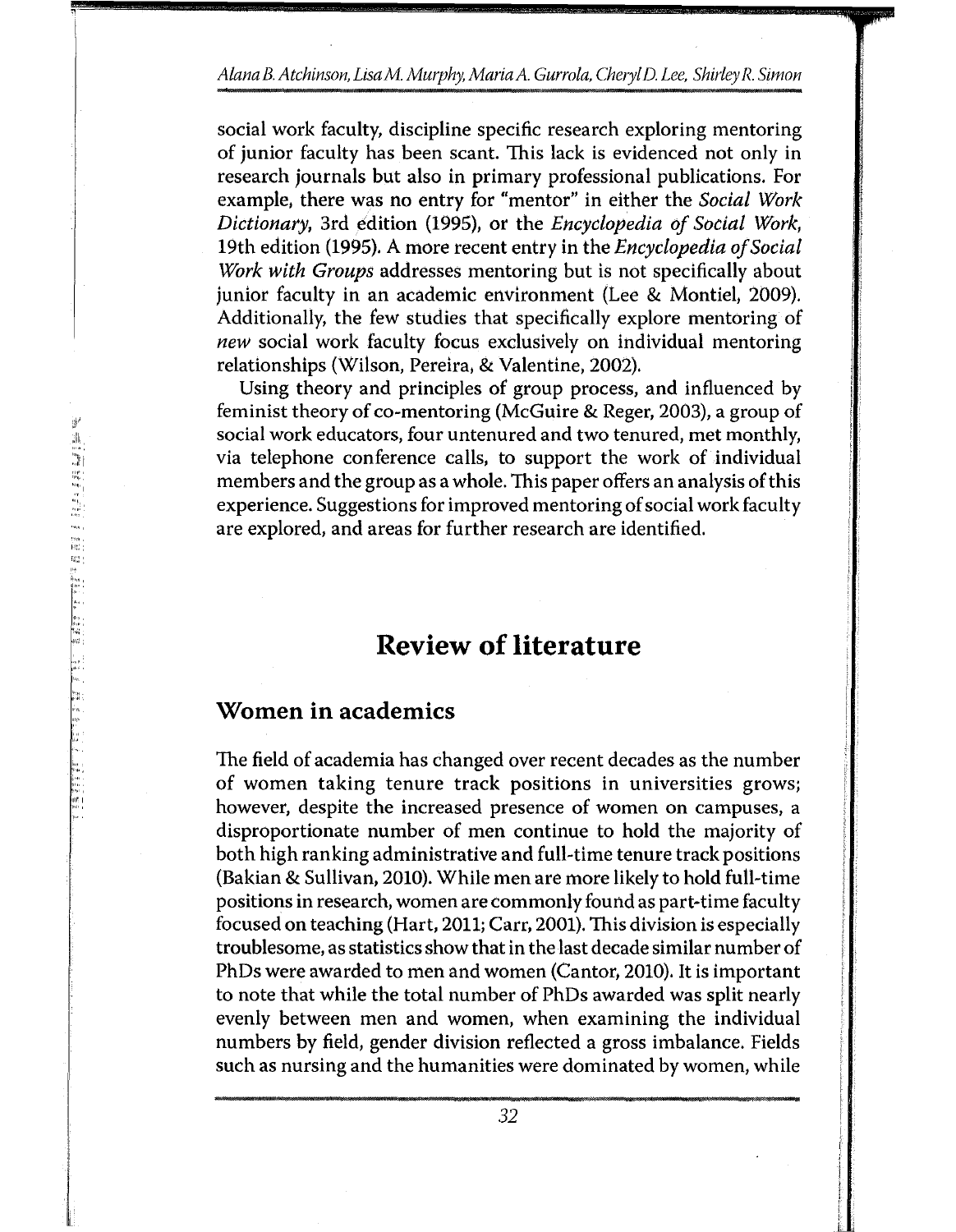mathematics and sciences were heavily laden with males (Carr, 2001). Additionally, within this context, women experience advancement of research careers to a lesser degree than their male counterparts (Gardiner, Tiggemann, Kearns, & Marshall, 2007).

### **Mento ring**

Research has shown that the mentoring process is essential for new professors to successfully navigate the world of academia (Gee &. Norton, 2009; Wasserstein, Quistberg &. Shea, 2007). This is particularly true for women, and examining gender bifurcation within the mentoring dyad has shown that within academia, the total number of male mentors outnumber female mentors, but those female mentors often had many more female than male protégés (Perna, Lerner & Yura, 1995). After a woman is hired in a tenure track position, the experience can be isolating, as demonstrated in an auto-ethnographic study by Hellsten, Martin, Mcintyre, and Kinzel (2011), and women frequently experience the tenure track very differently from their male counterparts. In addition to isolation, women in the academy have reported discrimination and a social network that they are unable to access as two marked difficulties faced when navigating the world of academia (Foster et al., 2000; Wolfinger, Mason, Goulden, 2008). In 1999, Australia adopted an action plan to target inequalities in Australian universities, through which formal mentoring was used, under the assumption that when mentoring is informal, women may often be excluded (Gardiner, Tiggemann, Kearns, & Marshall, 2007). It seems universal that mentoring plays a positive role in improving the status of women in academia, and is shown to be most effective when there is a complementary fit between the mentor and the protégé, especially when the mentor is formally recognized and/or rewarded for his or her efforts in the process (Gee & Norton, 2009). Gee and Norton (2009) also observed that women should be cautious of time commitments outside of specific field work, as committee work can be time consuming and ultimately less advantageous in career advancement. Of course, it is also imperative for a successful mentoring relationship that a hierarchal system of oppression is not in place; to avoid that, some institutions favor peer mentoring as a means to connect similarly aligned faculty to reduce insecurities, which ultimately leads to further isolation (Driscoll, Parkes, Tilley-Lubbs, Brill & Pitts Bannister, 2009).

**RESULTED AS A REAL PROPERTY OF A STATE OF A REAL PROPERTY**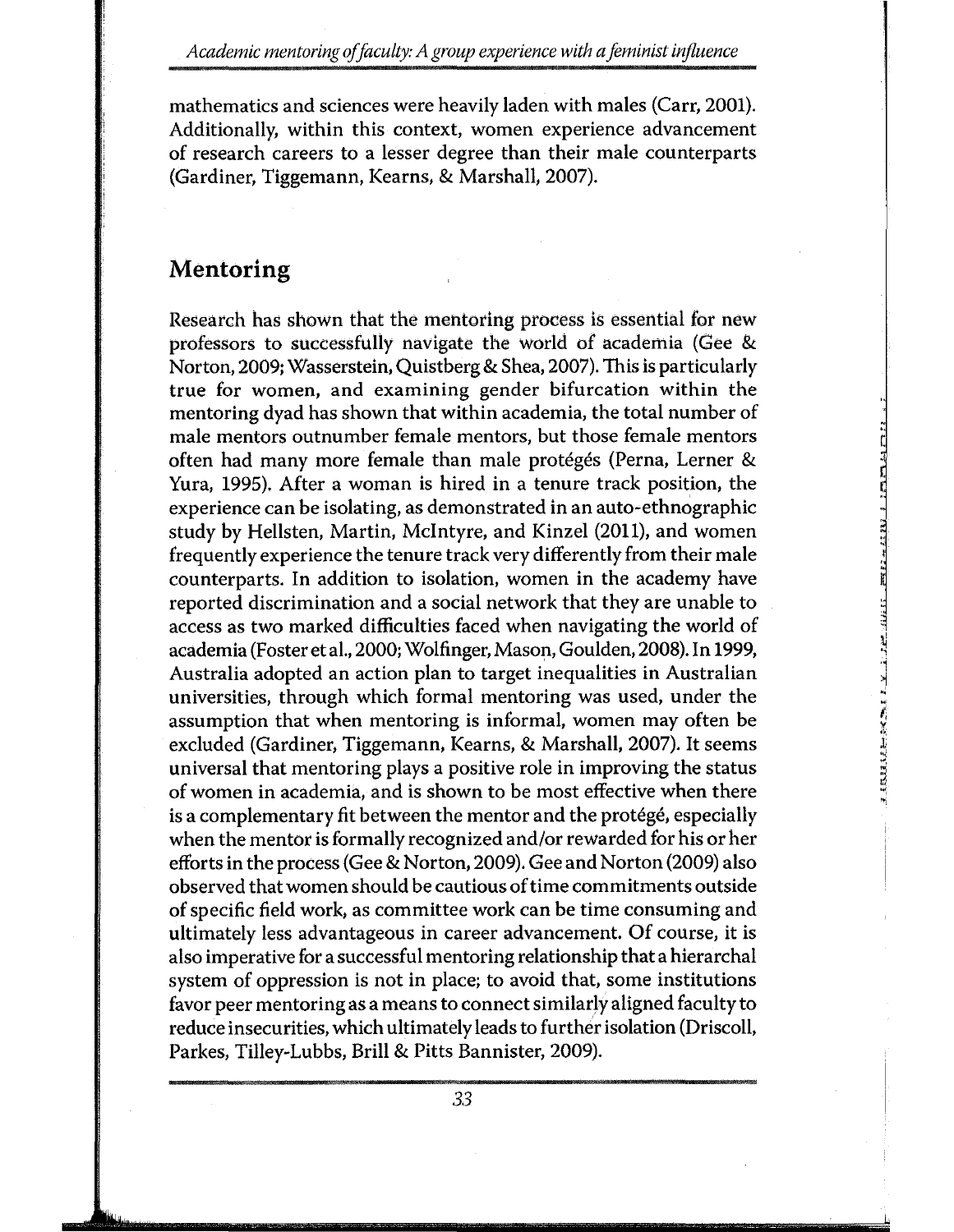#### **Family and social obligations**

Family seems to be another area where, in the context of success in academia, women face more difficulties than male colleagues. This is particularly true 'for women who have children under the age of six (Wolfinger, Manson & Goulden, 2008). In fact, even when programs and services have been created to assist women with families, they are often reluctant to use these services through fear of appearing to be taking advantage of their position or being viewed as doing less work than women with no children or their male counterparts, regardless of the males' parental status (Hellsten, Martin, Mcintyre & Kinzel, 2011). Wolfinger, Manson and Goulden (2008) also found that having a family has a different effect based on gender. For men, having a family, including children, has a positive effect; yet for women, the opposite was found. The same study also found that for single Ph.D. graduates, gender was not strongly indicative of their future success in academia; in fact, single women fared slightly better than men (Wolfinger, Manson & Goulden, 2008). Additionally, women often finish Ph.D. degrees during what is often viewed as prime childbearing years. This often creates a predicament for women who may be forced to choose between a family and a career (Mavriplis et al., 2010).

#### **Mentoring social work faculty**

New social work educators have reported that mentoring was especially beneficial to their teaching and research (Wilson, Pereira & Valentine, 2002). This qualitative study also found that new female social work educators valued the mentoring they received, especially with regard to networking and research (2002). It is important to note that even in the field of social work, a profession where women are the majority, high end administrative positions are still largely filled by men (Bent-Goodley & Sarnoff, 2008; Sakamoto, Anastas, McPhail & Colarossi, 2008). Social work as a discipline and practice strives for social justice, and· the lack of women in administrative positions is an ongoing issue that is currently being confronted in this profession (Bent-Goodley & Sarnoff, 2008). In conjunction with social justice themes, knowledge about mentoring in social work education within underrepresented minority groups is not readily available; however, Simon, Perry and Roff (2008) found that a group of African American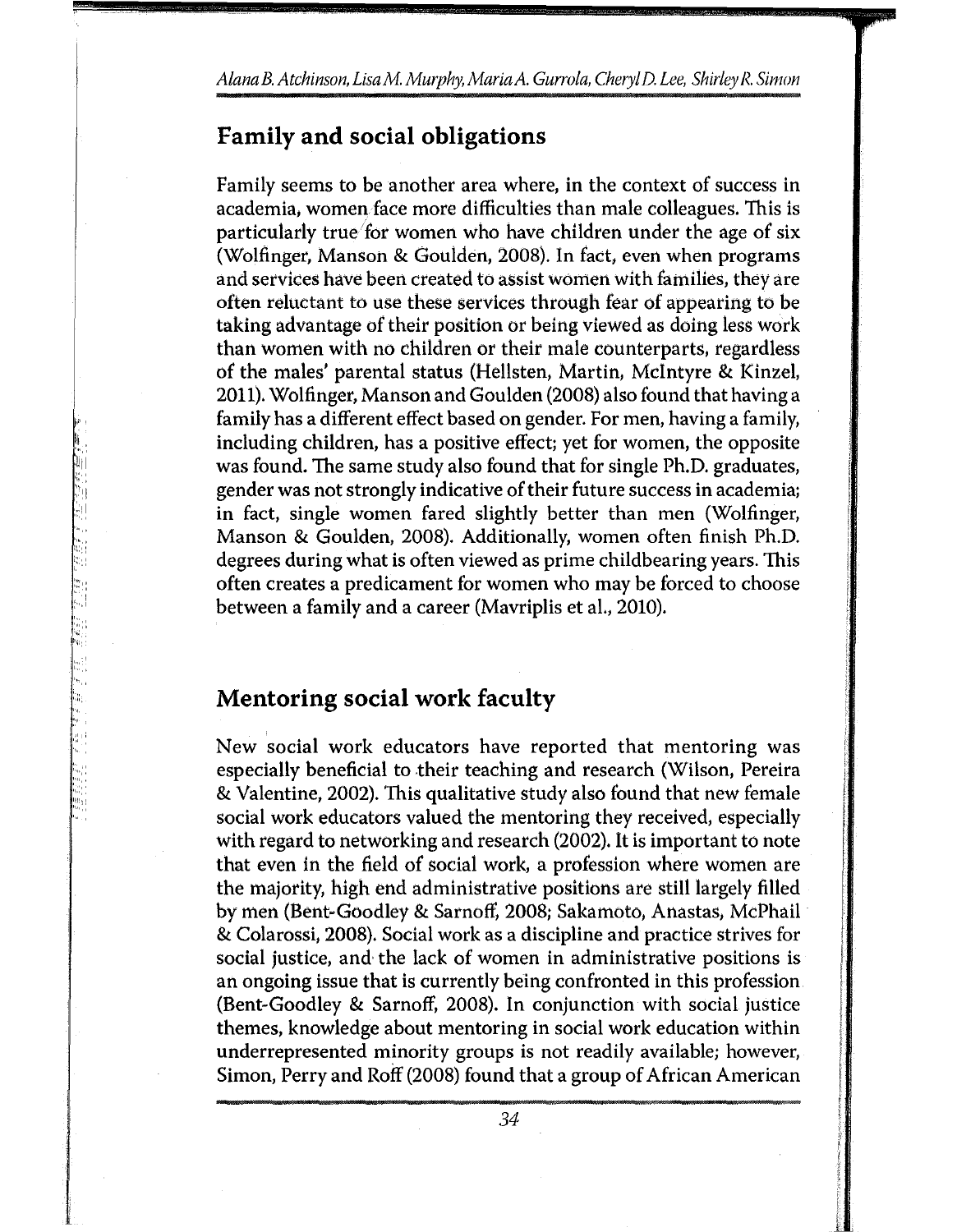*Academic men to ring of faculty: A group experience with a feminist influence* 

women sought and received more mentoring regarding their doctoral studies and faculty expectations than regarding balancing their career and family issues. The limited research on mentoring across cultural, racial, and gender barriers often addresses new models of mentoring, including new conceptualizations of roles, implementing practices that promote mentoring within academia, and the relatively new concept of multiple mentoring (Sorcinelli & Yun, 2007). For multiple mentoring, the mentoring process is a group- or partner-based journey, typically non-hierarchical, collaborative, and designed to mentor specific subject areas (Sorcinelli & Yun, 2007). In a study of gender differentiation among social work faculty at both Canadian and United States universities, Sakamoto et al. (2008) found that similarities exist between the two countries in regard to gender disparities. While there are far too many variables to make concrete assertions, similar patterns of underrepresentation emerge in terms of tenure, administrative positions, and promotions of female faculty members in both countries (Sakamoto et al., 2008).

#### **Trust and mentoring in academia**

Trust is a very significant factor that emerges in the literature regarding mentoring, and it is especially vital in those mentoring relationships that bridge gender and culture. It is easy to establish and perceive trust when both mentor and protégé have commonalities; yet, when differences exist, discomfort may arise, which if not properly navigated may develop into distrust (Shollen, Bland, Taylor, Weber-Main & Mulcahy, 2008). Shollen et al. also observed that trust leads to mutual understanding and symbiosis, and provides a space for growth and learning within the mentoring dyad (2008). Trust within academia is often difficult to achieve due to the constant competition for resources and promotions (Hart, 2011). Due in part to these reasons, trust is often avoided in order to reduce the vulnerability of women within academia. Often, non-spoken rules dictate actions that create a hostile environment, even when there is no clear threat to these women (Cantor, 2010). Research is vital to upward mobility in academia, and trust and expertise can have a negative effect on the mentoring relationship if both the mentor and protégé have a vested interest in the same area of research. In a study of female social work faculty, a

.لهل

**TRIPALE I NEWS DISTRICT OF A REAL PROPERTY**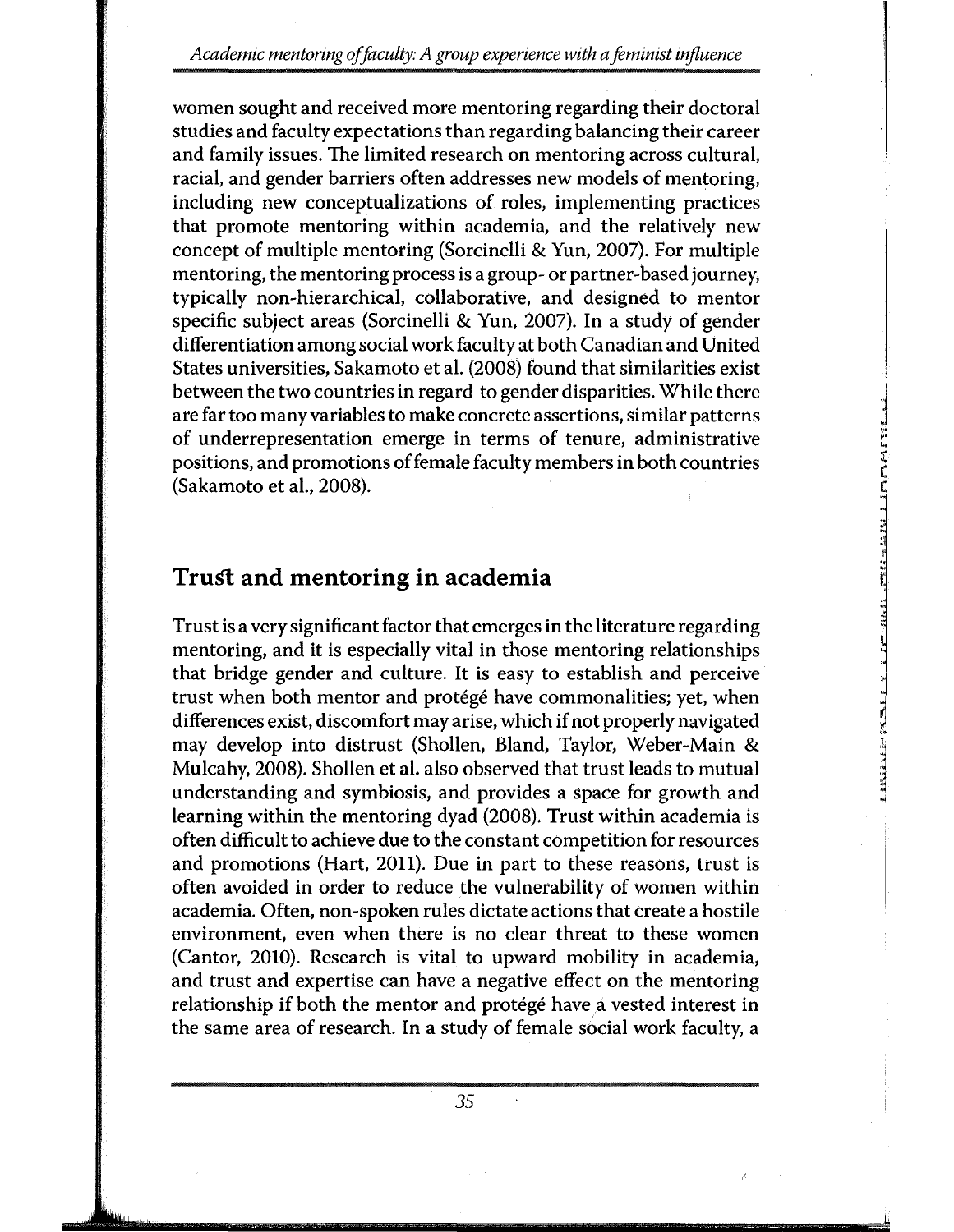new educator shared an area of interest in research with her mentor, and found that the mentor assumed a patronizing role, rather than offering expertise and respect as a colleague to the new faculty member (Wilson, Pereira, & Valentine, 2002).

# **Methodology**

# **Design, data collection and analysis**

The mentoring group met by phone for one hour once a month for a two year period. After meeting for 18 months, the group participants anonymously answered 10 open-ended questions (Appendix A) after receiving University Institutional Review Board approval. The results for each question were compiled and analyzed for themes in the responses. Two members of the group (not the group organizer) independently analyzed the responses. Inter-rater reliability was at an 85% level.

#### **Sample**

In this group of six, all of the members were female and ranged in age from 32-62. Three of the group members were white, two were Mexican-American, and one group member was Native American/ White. Group members varied in academic rank. Four group members were untenured assistant professors. Among this group of untenured assistant professors, one each had finished her second, third, fourth, and fifth year. A fifth group member was a tenured assistant professor. The sixth group member was a tenured full professor. One of the group members was at a research one institution, three group members were at research two institutions and two group members were at primarily teaching institutions.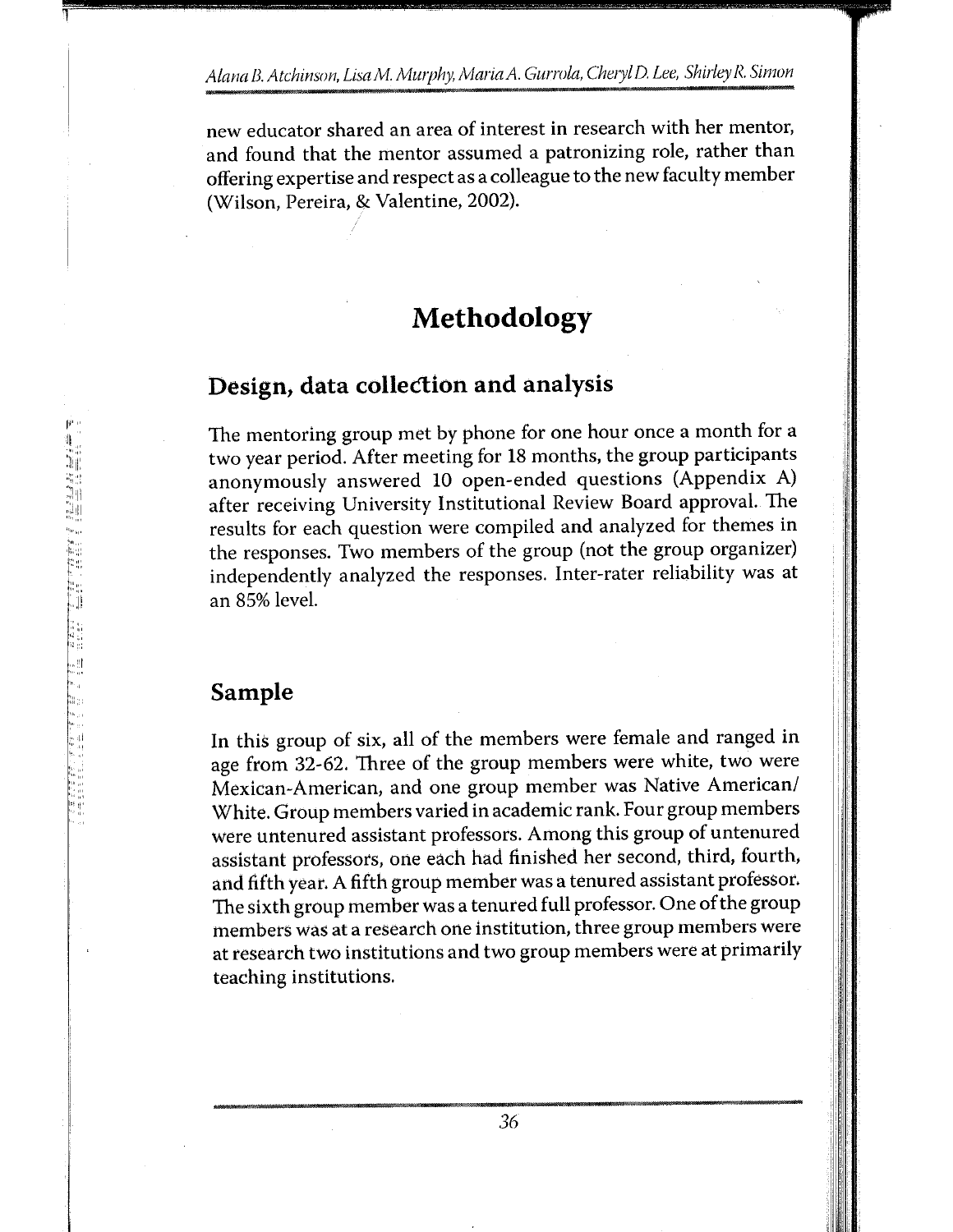*Academic mentoring of faculty: A group experience with a feminist influence* 

### **Results**

The main overarching theme that came up during several questions was "trust." This theme was interesting for several reasons. First, most of the group members had never met one another in person. It is often difficult to trust people one has never met in person. Trust can be particularly difficult when one cannot see and observe the body language of the other group members during meetings. Also, the field of academia, like many other professions, is very small, and one is not always aware of the external relationships group members may have and how those relationships might influence one's future. Third, the different academic ranks of some of the participants created issues of trust and feelings of vulnerability. Lastly, because of trust and vulnerability at their home institutions, several group members had problems trusting the group in the beginning. For example, one group participant stated, "When I started with the group, I was hesitant to share issues that I felt vulnerable about. Over time I have come to trust the other group members and tend to trust more and share more."

Most of the group participants had experienced some form of mentoring at various points in their career. Many had experienced dissertation mentoring. Some participants had experienced mentoring at their home institution, while others had not. One group member said, "I work with a group of colleagues where the senior researcher serves as a mentor. She is guiding the group to projects and gets us involved in different projects to increase our research, publications and be successful in the tenure process." This was one example of a supportive mentoring environment. However, there were many examples of nonsupportive home institution environments. One participant said, "I have looked for mentoring in my home institution but have not been particularly successful." A few of the group participants who had not experienced mentoring at their home institution had sought mentoring through professional organizations. For example, one group member said, "Prior to this experience I had approached mentoring through the Division on Women and Crime. There are several feminist scholars who are part of the Division that have been great resources."

L .,

Participants were motivated to join the mentoring group for several different reasons. A few group members were having trust issues at their home institutions and were looking for support during the tenure and promotion process. One participant explained her situation and her decision to join the group: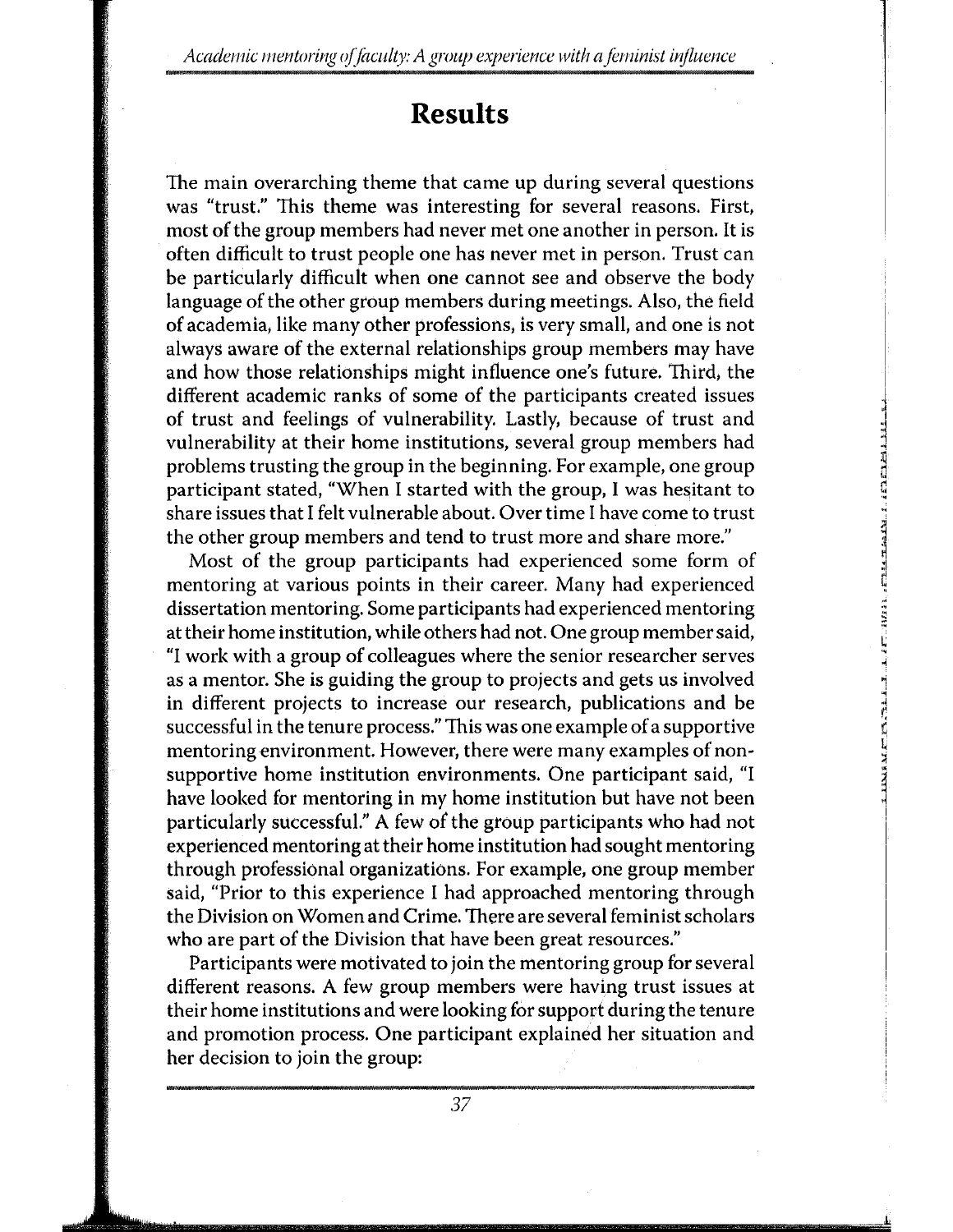*I met the group organizer at the group camp/group conference in 2008. After several conversations about academic life and the importance of mentoring, she invited me to join the group. Having been unsuccessful finding a mentor in my home institution, I was excited to join this group. I am nervous about the tenure and promotion process at my institution and was looking for support and input from other faculty. After a very difficult first year at my home institution, I was very hesitant to talk with colleagues because I did not trust them to not use information I shared against me during the evaluation process. I particularly like being able to talk with faculty from other institutions because of the trust issues I have at home.* 

A second reason members were motivated to join the group was to get support and feedback from others. One group member said,

in the company of the company of the company of the company of the company of the company of the company of the company of the company of the company of the company of the company of the company of the company of the compa

**International Control**<br>International Control<br>International Control

**I** 

In the following state of the contract of the contract of the contract of the contract of the contract of the contract of the contract of the contract of the contract of the contract of the contract of the contract of the !

I i<br>Indonesia<br>Indonesia

I I i i:'! II 1':! I I

''II: <II:

a shi a ta 1980 a ta 1980 a ta 1980 a ta 1980 a ta 1980 a ta 1980 a ta 1980 a ta 1980 a ta 1980 a ta 1980 a ta

*It seemed like a good opportunity to learn more about the experiences of others and get support/feedback on issues that emerge regarding teaching and publishing from the point of view of someone outside of one's institution.* 

The convenience of the group was another reason members chose to join. Since the group did not require a large time commitment on the part of the group members and the meetings were via telephone once a month, members believed it was something they could fit into their schedules. One member said,

*I also decided to join because I knew it was going to be by phone, this is convenient because I do not have to go out of my house and I can do* it *while I am cooking dinner or getting ready to put my kids to bed. Time is very limited when you have young children, and there is no time to go out of the home to meet with others and talk about what is going on in our job. This also gave us the opportunity to talk to people in other universities.* 

Lastly, some group members thought by joining the group they might be able to help other group members. One group member explained

*I joined the mentoring group to help some of my colleagues. I believe in mentoring and wanted to give something which I wish I would have had.*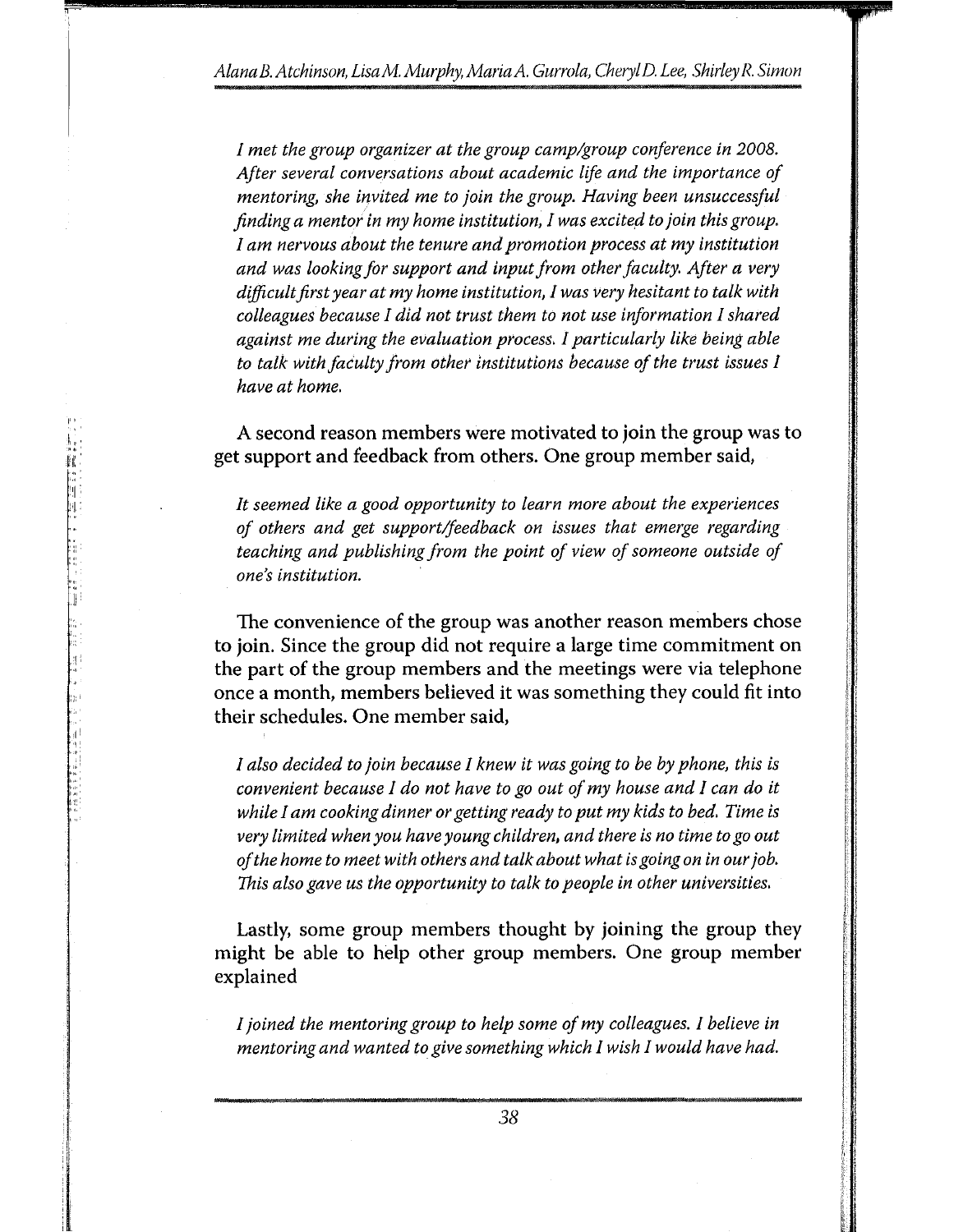*Academic men taring of faculty: A group experience with a feminist influence* 

Group members were asked if they thought mentoring in the group was different from individual mentoring. A few participants stated they did not notice any differences between individual and group mentoring. However, several group members listed some of the advantages and disadvantages they thought were present with this style of group mentoring. One participant thought an advantage of group mentoring was that it involved a "more collaborative process with equality among peers." Another participant said, "Mentoring in a group is nice because llike when other people bring up issues that I have been thinking about. It makes me feel like 1 am not alone in my experiences or how 1 am feeling." However, mentoring group participants did believe there were a couple of disadvantages. One participant believed there was "less time to focus on one's personal issues." Another participant stated, "At least in my case, I do not personally know all of the group members so this may play a role in how much I'm willing to share about specific issues." The disadvantages listed by participants were considerably fewer than the advantages listed. Overall, group members saw much benefit to the group mentoring process.

Participants were asked what they would change about the group. Group members suggested they wanted to work on building the trust in the group. One group member explained,

'•

*I am little more cautious about some of the issues I raise in the group setting. I have had some very bad experiences and don't always have confidence that people will keep things within a group. When I was going through some of the stuff with my former employer I didn't say everything that was going on. However, I did share some of it. This group was nice because they listened and kept stuff in the group. As I was seeking men to ring in my former department, I attempted individual men to ring and those people were not trustworthy so I guess it just depends on the group and the individual person and you always need to be aware of who you can trust and who you can't.* 

Two of the group members work in the same department at the same institution, which also led to some hesitancy about which subjects might be discussed in the group, especially because one member had a higher rank than the other group member. There seemed to be a fear among group members that what was said in the group might not stay in the group.

The meeting time was another thing some members wanted to change. However, there was some discrepancy am6ng group members about the time of day that worked the best. For example, one group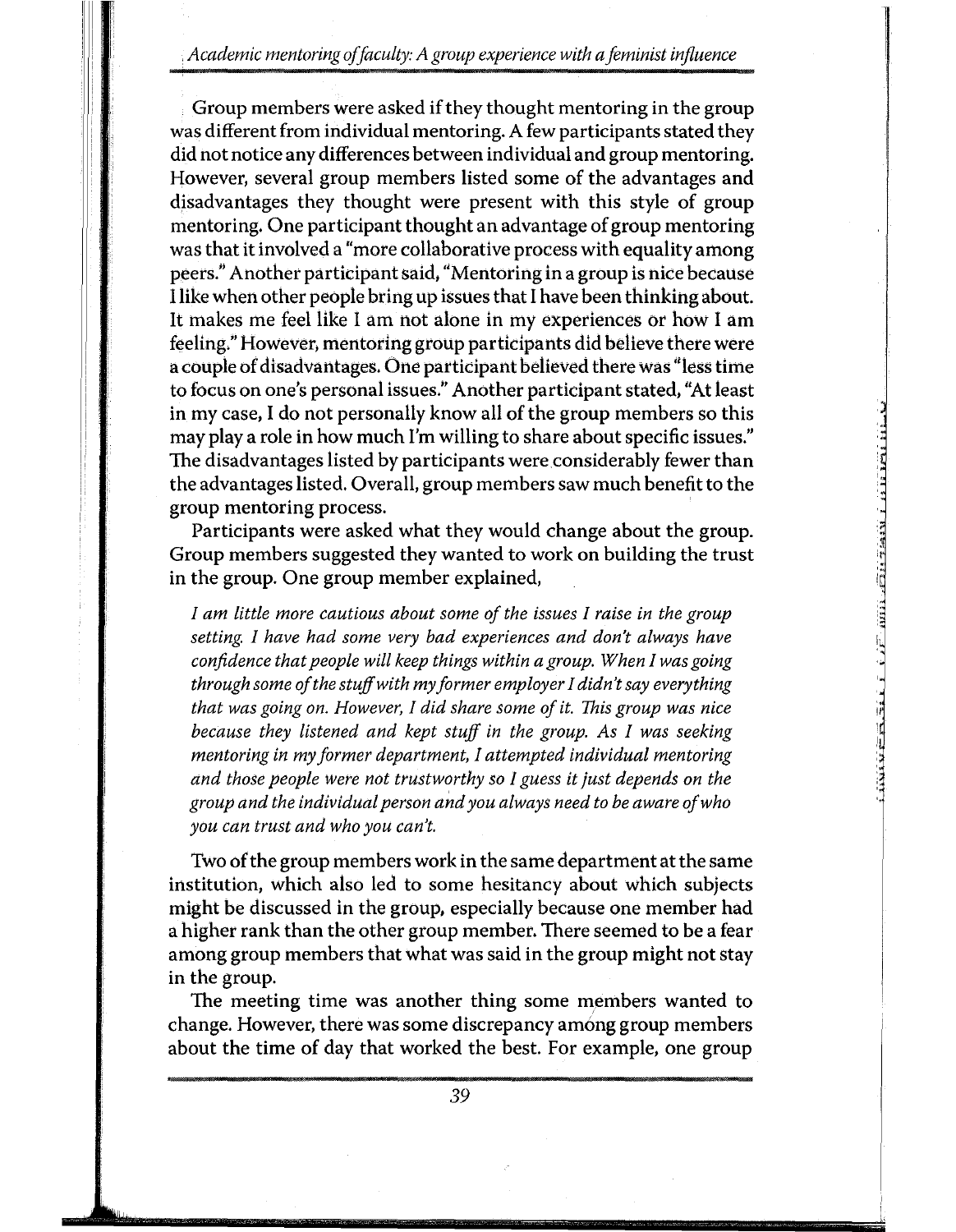#### *Alana B. Atchinson, LisaM. Murphy, Maria* A. *Gurrola, Cheryl D. Lee, Shirley R. Simon*

member stated, "The time is difficult for me. I am the only member on the East Coast so the calls are late for me. However, I find the benefits of being a part of the group to outweigh this inconvenience." On the other hand, one group member suggested, "It would be nice to have conversations a little later in the evening so I can participate a little more." The mentoring phone calls usually took place around five o'clock in the evening Pacific Coast time. A few group members wanted to change the structure of the meetings. One suggestion was to initiate a better method of communication (i.e., video chat or other online processes)!' The role of the group participants was another issue that was suggested as a way to improve closeness and trust in the group. One participant observed, "Our current project is this research. It's brought us closer together 1 think so maybe more projects. Not sure of that since we are all so incredibly busy." These were all minor suggestions to improve the group overall but they appear to pertain to building trust and better group cohesion in the future.

**Bandar Call Andre** 

Last, group members were asked how they thought diversity was dealt with within the mentoring group. Some group members reported that diversity was not addressed in the group while others thought it was adequately addressed. For example, one group member considered diversity to be a difficult issue for people to address so it was not dealt with at all, even though group members were very diverse. She stated, "We are diverse in many ways and we talk about it yet I don't think we touch on every issue of diversity. I think even in this setting it is difficult to talk about some issues." Yet, another group member found that there was an acceptance of the roles of others. She said, "One of the biggest differences is the parents and non-parents. Group members seem to be accepting of these differences. I feel the group members are open- minded about differences in culture. We could discuss this more." There seems to be room to discuss diversity in all of its different forms that affect women in academia, including the issues of parenthood and the decision to have or not to have children as an academic.

Overall, there are advantages and disadvantages to mentoring over the telephone but members seemed to enjoy the process and have benefitted from the group. One member stated, "When I started with the group, I was hesitant to share issues that I felt vulnerable about. Over time 1 have come to trust the other group members and tend to trust more and share more." Another participant shared, "1 see how the group members help when individuals are down and out. This gives me a very positive feeling like the group is worth it. I've received a lot of

*40*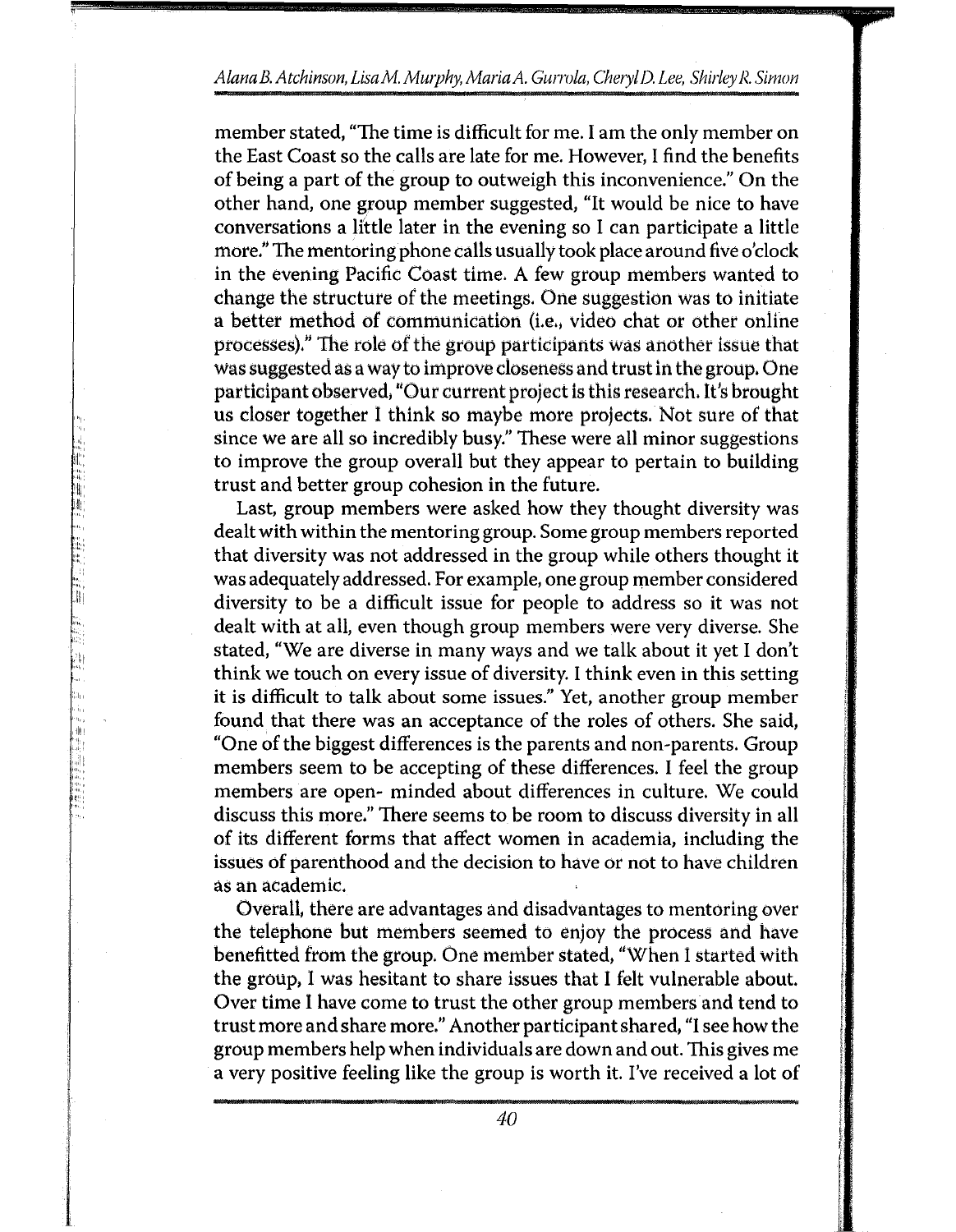*Academic mentoring of faculty: A group experience with a feminist influence* 

support." These results support a feminist model of group mentoring that seems to have benefitted several junior faculty members as they navigate the tenure and promotion process. One group member summed up the group mentoring experience in the following way:

*Rather than seeking guidance with help related to the specific process at my home institution, I tend to turn to the group for three things:* 

*1. As a place to discuss issues related to teaching* 

*2. As a place to find support and encouragement for scholarship* 

*3. For general camaraderie with other academics, ones I have grown to trust.* 

# **Limitations**

The study had a small sample size and may not be generalizable to other female social work faculty. Members of the group analyzed the data, which may have biased the results. Qualitative data by its nature has a subjective element.

 $\frac{1}{2}$ 

I"

# **Summary and recommendations**

It was apparent in this qualitative study that mentoring of newer social work female faculty is desirable to improve success in the academic arena, which is consistent with prior research (Bent-Goodley & Sarnoff, 2008; Sakamoto et al., 2008; Wilson et al., 2007). Like other studies of mentoring in academia, this study found that mentoring is essential for traversing the tenure track process (Gee & Norton, 2009; Wasserstein, Quist berg & Shea, 2007). Members of the mentoring group who consisted of social work faculty found the group to be a place to discuss teaching and scholarship issues and to find friends to prevent isolation (Hellsten et al., 2011). Further, members received tenure, retention and/or promotions during the two year period of the group. Group mentoring, as opposed to individual one-on-one mentoring, allowed the members to discover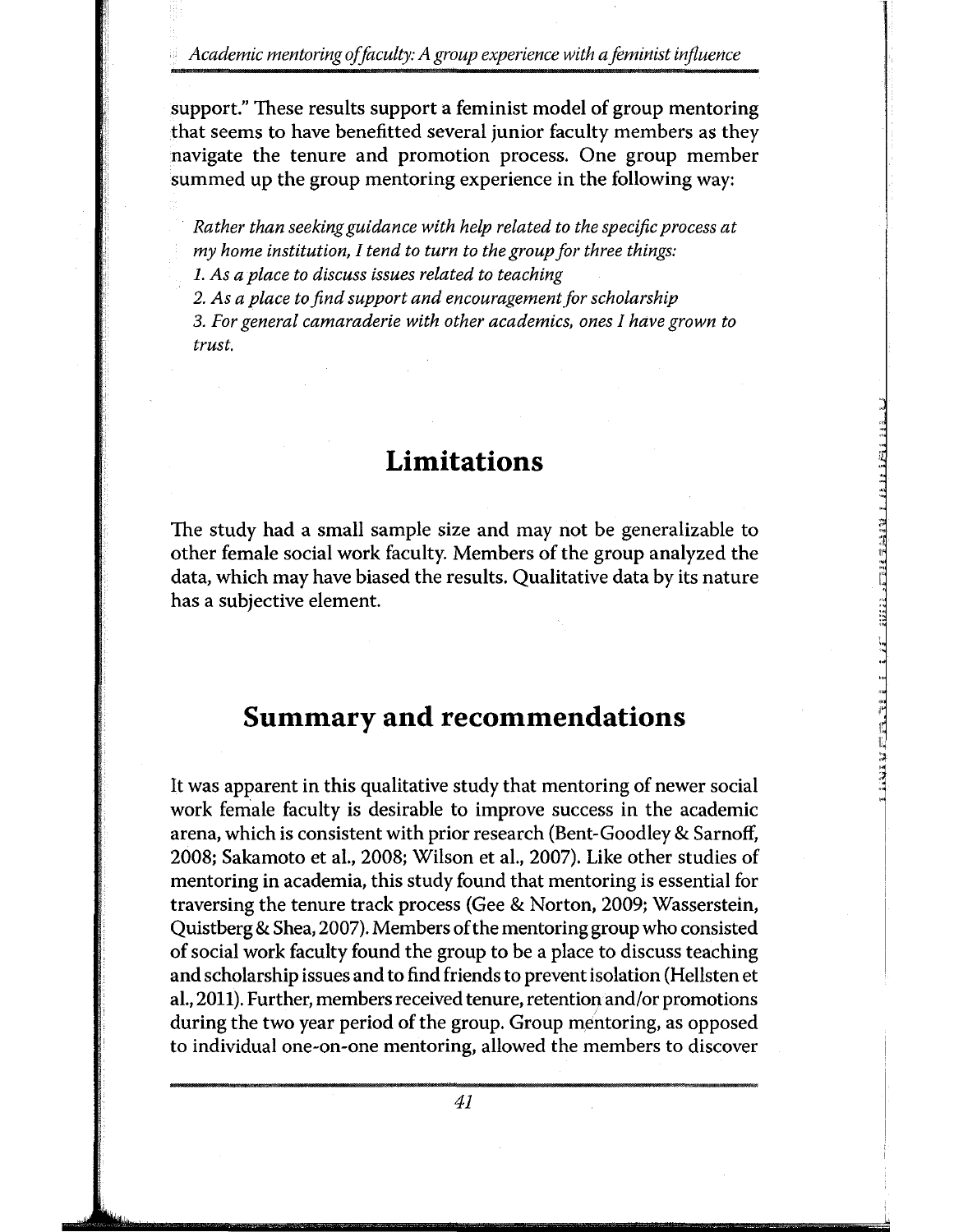#### *Alana B. Atchinson, LisaM. Mwphy, Maria* A. *Gurrola, Cheryl D. Lee, Shirley R. Simon*

that their issues were experienced by others and to garner mutual aid (Gitterman & Shulman, 2005). The use of telephone technology made the group accessible, especially for female faculty who also had young families. The literature discusses discrimination toward women with young children in academia who are often viewed as not doing their fair share of the work (Wolfinger et al., 2008; Hellstein et al., 2011). In contrast, the women who were parents of young children in this study felt they received support from other group members, including those who did not have young children.

As in other mentoring studies, trust was a major theme and is essential for mentoring to progress (Shollen et al., 2008). There were several factors that inhibited trust from developing in this group: most members had not met each other in person and feared that information would not be kept confidential within the relatively small social work academic community. In addition, the academic work place, which is highly competitive for resources, is known as a barrier to trust among faculty in general (Cantor, 2011; Hart, 2011). The results indicated that over time, the group became a safe place where members felt they could be more open and receive support even though members expressed past experiences in academia where trust was not found in individual one-on-one mentoring relationships.

Several recommendations emanate from this study. The results indicate that although mentoring in a group has some drawbacks such as less time to attend to an individual problem and a greater possibility of a breach in confidentiality, the members overall were satisfied with the group experience, felt they learned more from peer input than would be possible in one-to-one mentoring, and liked the convenience of meeting monthly by telephone. The implementation of additional mentoring groups are recommended but will require additional research since very few group mentoring studies have been completed.

The establishment of a mentoring group of members from varied institutions should be considered due to the competitive nature in most home institutions. Meeting by telephone was considered a plus but did preclude the reading of body language. The use of video technology is recommended to improve communication. The group decided to evaluate their mentoring experience, and this project brought the group closer together as they planned the research, wrote a manuscript, analyzed the data, and created a proposal and presentation for the IASWG international symposium. The group participants highly recommend group projects for this type of group. The fact that this mentoring group could meet in person at the IASWG Long Beach

่ |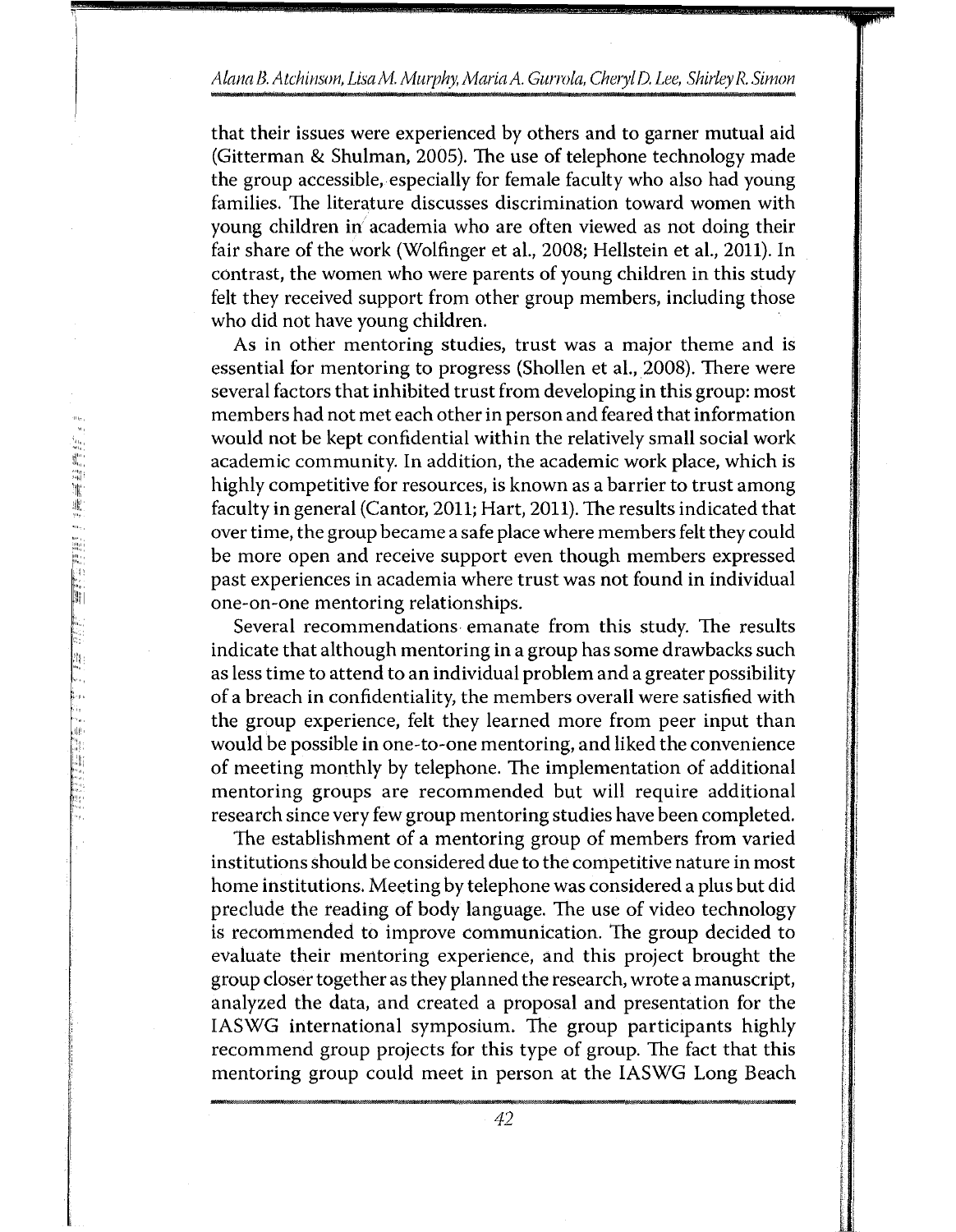Symposium was a special way to foster cohesion. A combination of technology mediated sessions with at least one face-to-face meeting at some point in person is highly recommendation.

# **References**

- Bakian, A. V., & Sullivan, K. A. {2010). The effectiveness of institutional intervention on minimizing the demographic inertia and improving the representation of women faculty in higher education. *International Journal of Gender, Science and Technology,* 2(2), 206-234.
- Bent-Goodley, T.B., & Sarnoff, S.K. (2008). The role and status of women in social work education: Past and future considerations. *Journal of Social Work Education,* 44(1), 1-8.

, . ..

<u>. . .</u><br>أ

.. 1·'1 r. '

1.. .. •' .•  $\frac{1}{\sqrt{2}}$  .

- Cantor; N. (2010). Women in the academy: Reflections on best practices for survival and success. *Office of the Chancellor.* Paper 2.
- Carr, F. {2001). The gender gap in the academic labor crisis. *The Minnesota Review, Number* 52-54 *(New Series),* 271-279.
- Driscoll, L. G., Parkes, K. A., Tilley-Lubbs, G. A., Brill, J. M., & Pitts Bannister, V. R. {2009). Navigating the lonely sea: Peer mentoring and collaboration among aspiring women scholars. *Mentoring* & *Tutoring: Partnership in Learning,* 17(1), 5-21.
- Finkelstein, M. J. (2003). The morphing of the professoriate. *Liberal Education,* 89{4), 6-15.
- Foster, S.W., McMurray, J.E., Linzer, M., Leavitt, J.W., Rosenberg, M., & Carnes, M. (2000). Results of a gender-climate and work-environment survey at a midwestern academic health center. *Academic Medicine, 75,*  653-660.
- Gardiner, M., Tiggemann, M., Kearns, H., & Marshall, K. (2007). Show me the money! An empirical analysis of mentoring outcomes for women in academia. *Higher Education Research* & *Development,* 26(4), 425-442.
- Gee, M. V., & Norton, S. M. (2009). Improving the status of women in the academy. *Thought* & *Action: The NEA Higher Education Journal,* 163-170.
- Graubard, S. R. (2001). *The American academic profession.* New Brunswick, NJ: Transaction.
- Gitter man, A. & Shulman, L. (Eds., 2005). *Mutual aid*1 *Groups, vulnerable and resilient populations, and the life cycle (Third Edition).* New York: Columbia University Press.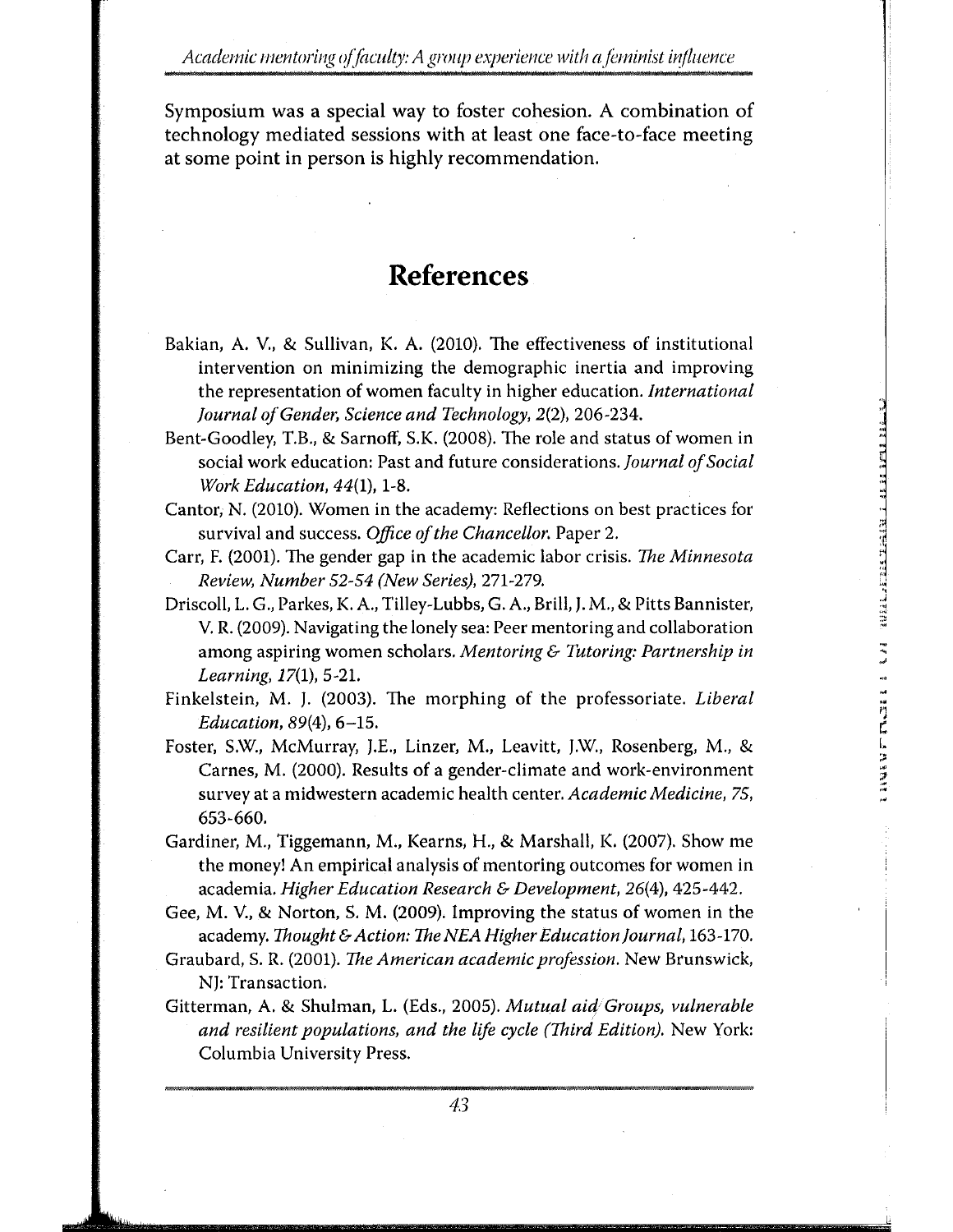*Alana B. Atchinson, LisaM. Murphy, Maria A. Gurrola, Cheryl D. Lee, Shirley R. Simon* 

1'1"'"-

**Company of the Property** 

**The Contract of the Contract of the Contract of the Contract of the Contract of the Contract of the Contract of The Contract of The Contract of The Contract of The Contract of The Contract of The Contract of The Contract** 

i<br>Biblio an<br>Pa

1999年第19月

- Hart,]. (2011). Non-tenure track women faculty: Opening the door. *journal of the Professoriate,* 4{1), 96-124.
- Hellsten, L. M., Martin, S. L., McIntyre, L. J., & Kinzel, A. L. (2011). Women on the academic tenure track: An auto-ethnographic inquiry. *International journal for Cross-Disciplinary Subjects in Education,* 2(1), 271-275.
- Lee, C. D. & Montiel, E. (2009). Mentoring. In A. Gitterman & R. Salmon, Eds., *Encyclopedia of social work with groups,* 306-308. New York, NY: Routledge.
- Mavriplis, C., Heller, R., Beil, C., Dam, K., Yassinskaya, N., Shaw, M., & Sorensen, C. (2010). Mind the gap: Women in stem career *breaks.journal of Technology Management* & *Innovation,* 5(1).
- McGuire, G. M., & Reger, J. (2003). Feminist co-mentoring: A model for academic professional development. *Feminist Formations,* 15(1), 54-72.
- Perna, F. M., Lerner, B. M., & Yura, M. T. (1995). Mentoring and career development among university faculty. *journal of Education,* 177(2), 31-45.
- Sakamoto, I., Anastas, J, W., McPhail, B. A., & Colarossi, L. G. (2008). Status of women in social work education. *journal of Social Work Education, 44(1),* 37-62.
- Seritan, A. L., Bhangoo, R., Garma, S., DuBe', J., Park, J. H., & Hales, R. (2007). Society for women in academic psychiatry: A peer mentoring approach. *Academic Psychiatry, 31(5),* 363-366.
- Shollen, S. L., Bland, C. J., Taylor, A. L., Weber-Main, A.M., & Mulcahy, P. A. (2008). Establishing effective mentoring relationships for faculty, especially across gender and ethnicity. *American Academic.4,* 131-158.
- Simon, C.£., Perry, A.R., & Rotf, L.L. (2008). Psychosocial and career mentoring: Female African American social work education administrators' experiences. *journal of Social Work Education, 44(1),* 9-22.
- Sorcinelli, M. D., & Yun, J. (2007). From mentor to mentoring networks: Mentoring in the new academy. *Change: the Magazine of Higher Learning*, 58-61.
- Wasserstein, A. G., Quistberg, D. A., & Shea, J. A. (2007). Mentoring at the University of Pennsylvania: Results of a faculty study. *Society of General Internal Medicine, 22,* 210-214.
- Wilson, P., Pereira, A., & Valentine, D. (2002). Perceptions of new social work faculty about mentoring experiences. *journal of Social Work Education,*  38(2), 317-333.
- Wolfinger, N. H., Mason, M. A., & Goulden, M. (2008). Problems in the pipeline: Gender, marriage, and fertility in the ivory tower. *Journal of Higher Education,* 79(4), 388-405.

*44*